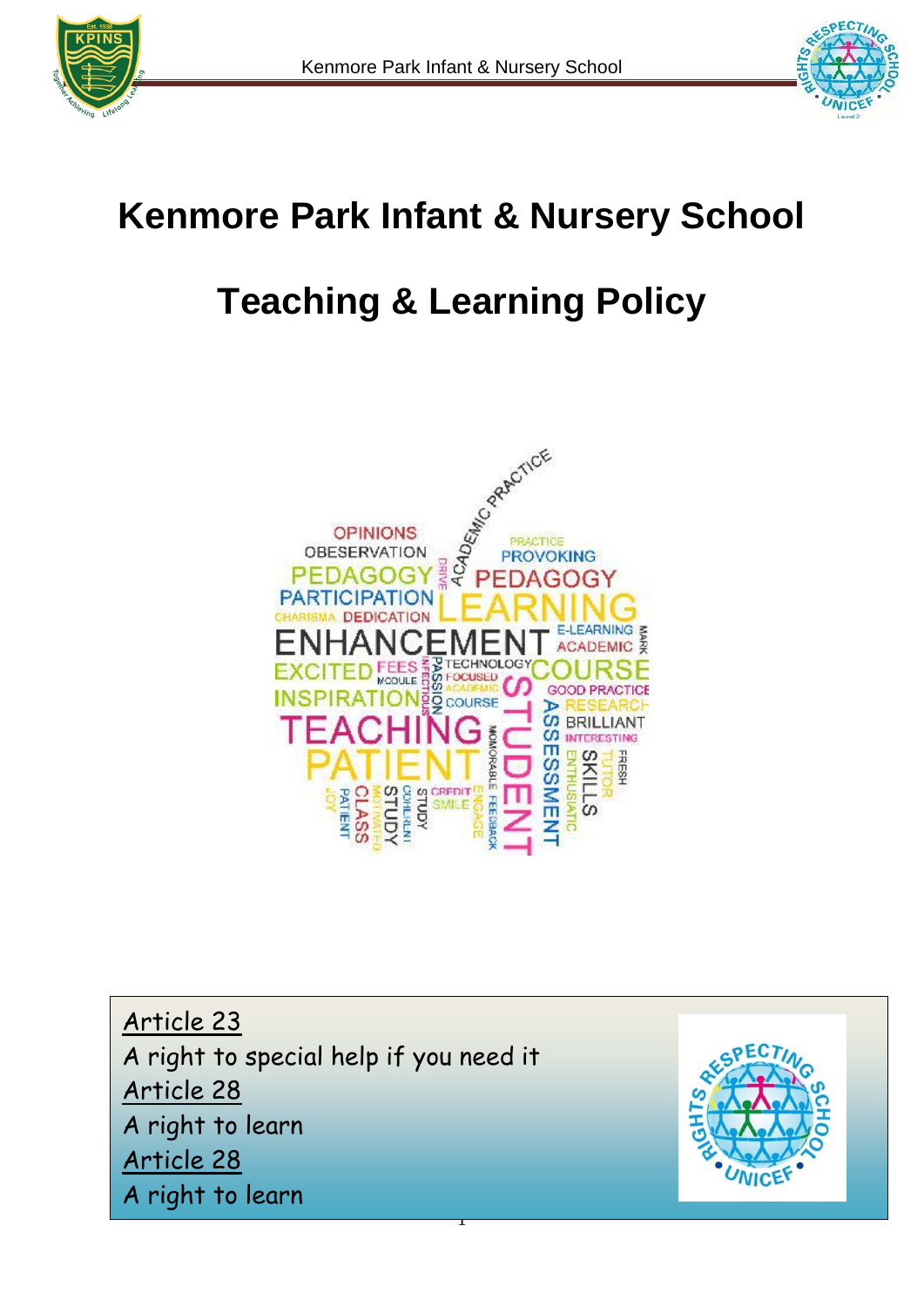![](_page_1_Picture_0.jpeg)

![](_page_1_Picture_2.jpeg)

### **Teaching and Learning Policy**

#### **1 Introduction**

**1.1** At *Kenmore Park Infant & Nursery School* we believe in the concept of lifelong learning and the idea that both adults and children learn new things every day. *This is echoed in our strap line 'Together Achieving Life Long Learning' (T.A.L.L.) and expanded on within our mission statement.* We maintain that learning should be a rewarding and enjoyable experience for everyone; it should be fun. Through our teaching we promote and develop the behaviours for learning equipping children with the skills, knowledge and understanding of the dispositions of an effective learners which support the school's drive to encourage increase independence and personal responsibility for their learning & making informed choices. We believe that appropriate teaching and learning experiences help children to lead happy and rewarding lives.

#### **2 Aims and Objectives**

- **2.1** We believe that people learn best in a variety of different ways. At our school we provide a rich and varied learning environment that allows children to develop their skills and abilities to their full potential.
- **2.2** Through our teaching we aim to:
	- enable children to become confident, resourceful, enquiring and independent learners;
	- foster children's self-esteem and help them build positive relationships with other people;
	- develop children's self-respect and encourage children to respect the ideas, attitudes, values and feelings of others;
	- show respect for all cultures and, in so doing, promote positive attitudes towards other people;
	- enable children to understand their community and help them feel valued as part of this community;
	- help children grow into reliable, independent citizens capable of making a positive contribution to their community.

#### **3 Effective Learning**

**3.1** We acknowledge that people learn in many different ways and we recognise the need to develop strategies that allow all children to learn in ways that best suit them. The psychologist Howard Gardner identifies seven main areas of intelligence: linguistic, logical/mathematical, visual/spatial, kinaesthetic, musical, interpersonal/group working and interpersonal/reflective. We take into account these different forms of intelligence when planning teaching and learning styles. The school promotes a Challenge for All approach – in which every child is challenged, irrespective of attainment. As a Visible Learning school, Building Learning Power - an approach which looks to develop key dispositions for learning (resourcefulness; reflectiveness; resilience and reciprocity) – is used in all year groups. To engage learners and help them to remember the dispositions, each characteristic is assigned an animal – Sensible Squirrel; Wise Owl; Tough Tortoise & Team Ant. Activities are organised which develop thinking skills to engage with and encourage learning where personalised learning styles and strategies can be applied by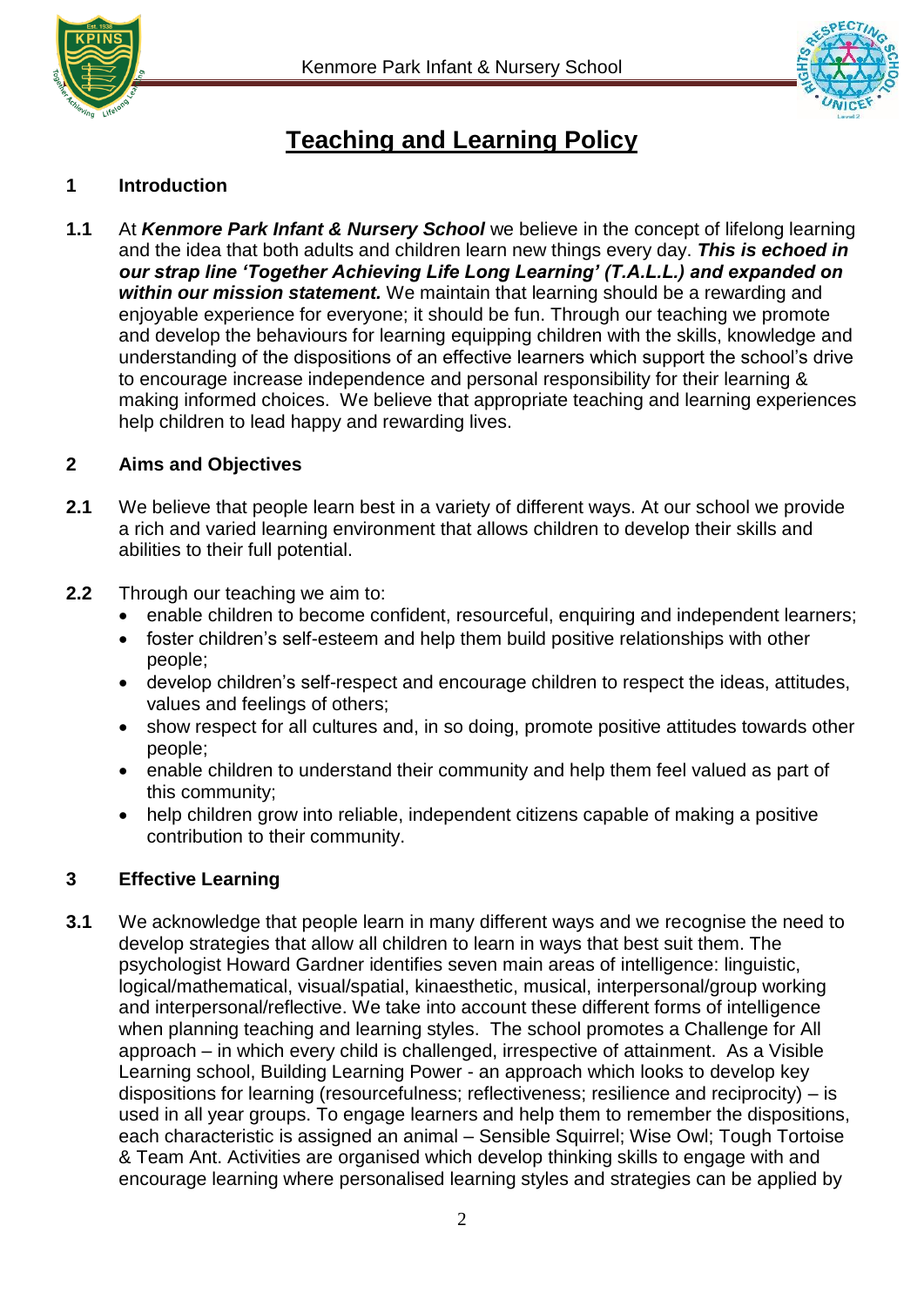![](_page_2_Picture_1.jpeg)

![](_page_2_Picture_2.jpeg)

all in order to achieve to the best of their abilities. Reward systems are linked to demonstration of these dispositions in learning.

- **3.2** We offer opportunities for children to learn in different ways. These include:
	- investigation and problem solving;
	- research and finding out;
	- group work;
	- pair work including discussion with partners/groups;
	- independent work;
	- $\bullet$  whole-class work;
	- asking and answering questions;
	- use of the computer, interactive white board and the internet;
	- fieldwork and visits to places of educational interest:
	- **•** creative activities;
	- experiencing a variety of media including music; television programmes and the internet;
	- debates, role-plays and oral presentations;
	- designing and making things;
	- participating in athletic/physical activity
- **3.3** We encourage children as effective learners to take responsibility for their own learning, to be involved as far as possible in reviewing the way they learn, and to reflect on how they learn – what helps them learn and what makes it difficult for them to learn.

#### **4 Effective Teaching**

- **4.1** When teaching, we focus on motivating the children and building on their skills, knowledge and understanding of the curriculum. We use *pre-unit tasks to inform the*  **school curriculum plan and guide our teaching.** This sets out the aims, objectives and values of the school and progression of learning re: what is to be taught to each year group.
- **4.2** We base our teaching on our knowledge of the children's level of attainment. Our prime focus is to develop further the knowledge and skills of the children. We strive to ensure that all tasks set are appropriate to each child's level of ability *with an emphasis on challenge for all.* When planning work for children with special educational needs, we give due regard to information and targets contained in the children's *SEN Support*  **Plans.** We have high expectations of all children, and we believe that their work here at **Kenmore Park Infant & Nursery School** is of the highest possible standard.
- **4.3** We set targets in English & maths for the children in each academic year in line with the National Curriculum, *identified through on-going assessments using a variety of assessment materials and an in-house assessment system.* These targets are shared with children and their parents throughout the academic year. We review the progress of each child against the year group targets from the start to the end of the academic year and set revised targets where the year group ones may not be appropriate.
- **4.4** We plan our lessons with clear learning objectives (WALT), which are taken from the *Early Years Foundation Stage framework or the National Curriculum 2014.*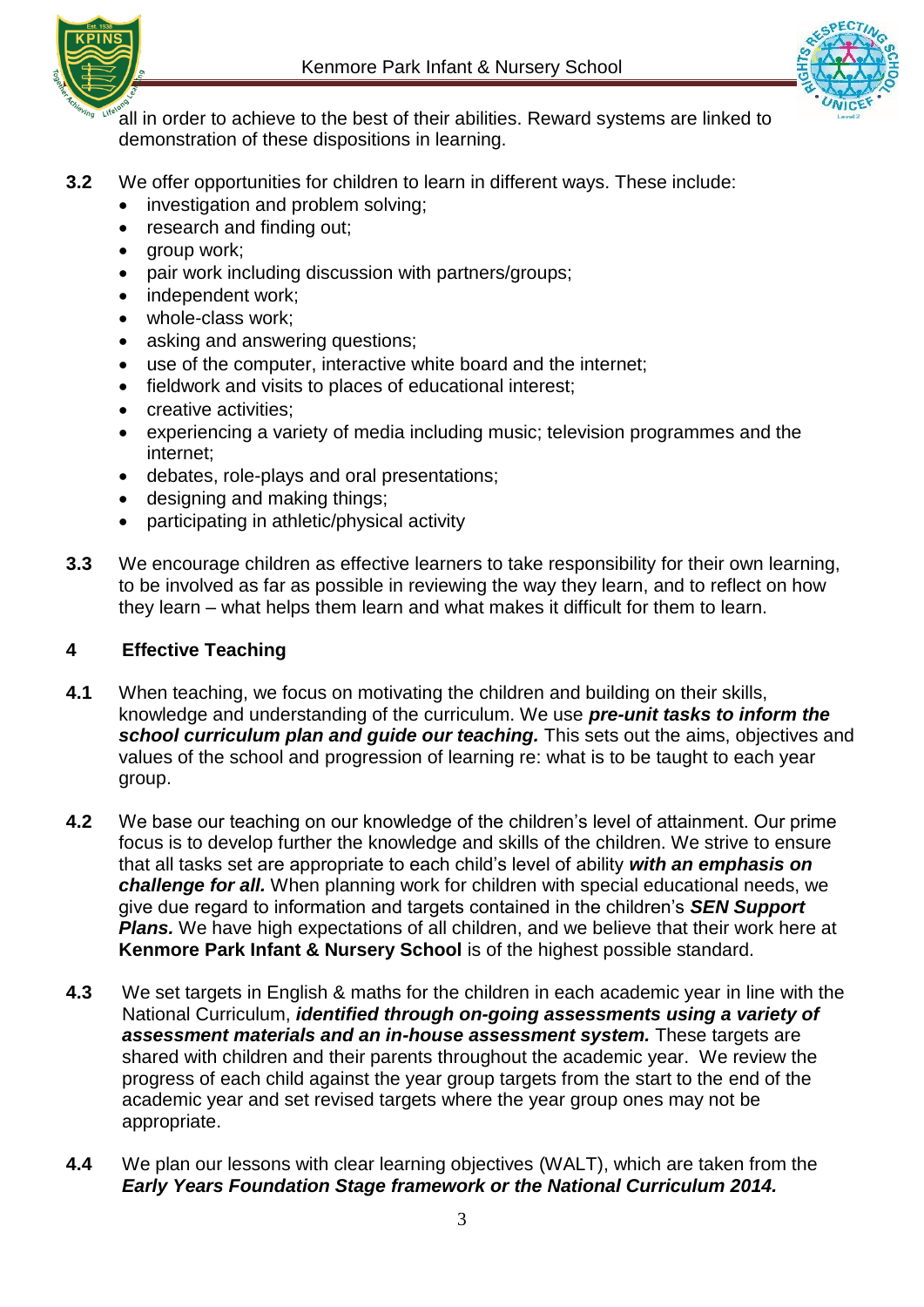![](_page_3_Picture_0.jpeg)

![](_page_3_Picture_2.jpeg)

Our lesson plans contain information about the tasks to be set, any differentiation, ability groups within the class, the resource needed, success criteria against which learning is to be assessed. We evaluate all lessons so that we can modify and improve our teaching in the future (annotated notes on plans where applicable).

- **4.5** Each of our teachers makes a special effort to establish good working relationships with all children in the class. We treat the children with kindness and respect. We treat them fairly and give them an equal opportunity to take part in class activities. All our teachers follow the school's policy with regard to discipline and classroom management. We set and agree with children the class charter – based on UNICEF's Conventions on the Rights of the Child (CRC). At the beginning of every school year, each class identifies the articles from the charter which they feel are most important, agree how they can respect these rights and indicate their willingness and desire to do so by e.g. signing the document/illustrating it or providing a handprint, etc. We praise children for their efforts in respecting rights and reward systems are linked to respecting the articles through e.g. Class Dojo points. As duty bearers for children's rights, teachers outline their responsibilities on the class charter to ensure that children enjoy their rights. The school has achieved the Level 2 Rights Respecting School Award and is now working toward the Silver and Gold award under a new criteria.
- **4.6** Adults use positive behaviour strategies and, in doing so, build positive attitudes towards school and learning in general. We insist on good order and behaviour at all times. When children misbehave, we follow the guidelines for sanctions as outlined in our school behaviour policy supported by the language of Rights.
- **4.6** We ensure that all tasks and activities that the children do are safe. When we plan to take children out of school, we first inform parents and obtain their permission. Then the educational visit is carefully organised and a risk assessment carried out.
- **4.7** We deploy learning assistants and other adult helpers as effectively as possible. Sometimes they work with individual children and/or work with small groups delivering a range of *intervention programmes such as Fisher Family Trust, Maths Catch up, Literacy Catch Up, Phonic, Social Skills Groups or Working on Specific Targets* to name but a few. Our adult helpers also assist with the preparation and storage of classroom equipment.
- **4.8** Our classrooms are attractive learning environments. *The aims of classroom displays are to be interactive and supportive of day to day learning with learning walls where things are added over the days and weeks linked to the teaching at the time in the core subjects. These are changed and updated regularly and in some cases maintained for a period of time to ensure learning is reinforced - for revision purposes.* **The Visible Learning targets for reading, writing and mathematics are also displayed in every classroom with an image of the child next to the target they are working on.** *We change corridor displays to ensure that the environment reflects the topics studied by the children during that specific period of time.* We ensure that all children have the opportunity to display their best work at some time during the year. All classrooms have a range of dictionaries, fiction and non-fiction books, as well as displays relating to English and mathematics to support independence and learning. We believe that a stimulating and interactive environment sets the climate for learning, and an exciting classroom promotes independent use of resources and highquality work by the children.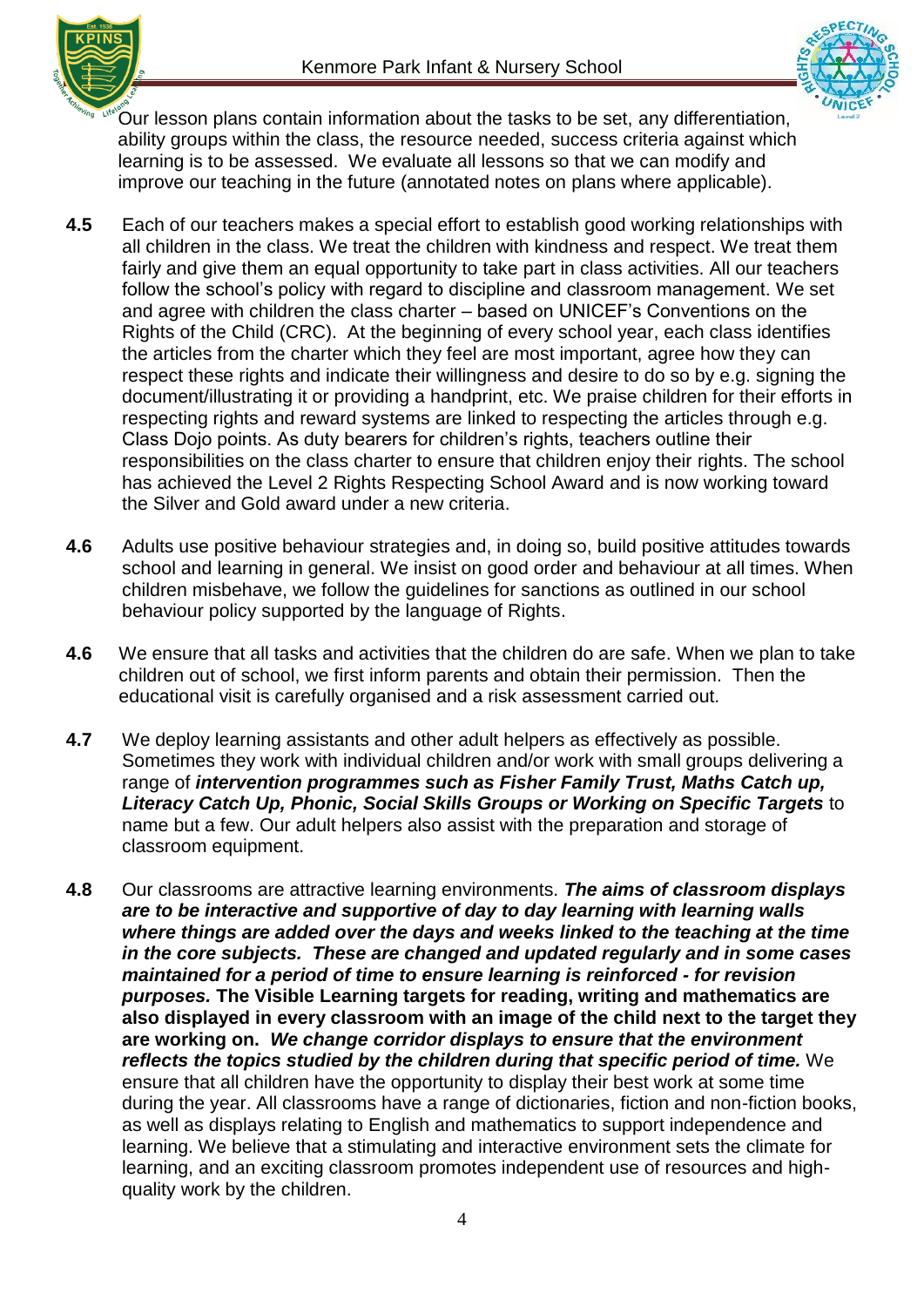![](_page_4_Picture_1.jpeg)

![](_page_4_Picture_2.jpeg)

- 4.9<sup> Mexec</sup> All our teachers reflect on their strengths and weaknesses and plan their professional development needs accordingly. We do all we can to support our teachers in developing their skills, so that they can continually improve their practice. This includes use of electronic devices enabling teachers to video their lessons to enable them to review their practice (Using IRIS connect). The expectation is that teachers do this once per term.
- **4.10** We conduct all our teaching in an atmosphere of trust and respect for all.

#### **5 The Role of Governors**

- **5.1** Our governors determine, support, monitor and review the school policies on teaching and learning. In particular, they:
	- support the use of appropriate teaching strategies by allocating resources effectively;
	- ensure that the school buildings and premises are best used to support successful teaching and learning;
	- monitor teaching strategies in the light of health and safety regulations;
	- monitor how effective teaching and learning strategies are in terms of raising pupil attainment;
	- ensure that Career Professional Development and Professional Review policies promote good quality teaching;
	- monitor the effectiveness of the school's teaching and learning policies through the school self-review processes. These include reports from subject leaders and the headteacher's report to governors as well as a review of the in-service training sessions attended by our staff.

#### **6 The Role of Parents**

- **6.1** We believe that parents have a fundamental role to play in helping their children to learn. We do all we can to inform parents about what and how their children are learning by:
	- holding seminars to explain our school strategies for teaching English and maths and *providing opportunities for parents to view teaching sessions in Reception, Year 1 and Year 2 with a specific focus on an aspect of English or maths;*
	- giving parents access to information detailing what the children are learning in every term of the school year via the school website.
	- providing all children access to resources on the School's Managed Learning Platform (MyUSO) including access to a variety of learning resources.
	- sending regular reports to parents in which we explain the progress made by each child and indicate how the child can improve further;
	- explaining to parents how they can support their children with homework. We suggest, for example, regular shared reading with very young children, and support for older children with their projects and investigative *work for their learning logs.*
- **6.2** We believe that parents have the responsibility to support their children and the school in implementing school policies. *This is emphasised in our home school agreement that parents are expected to sign on admission and the attendance contract.*

We would like parents to:

ensure that their child has the best attendance record possible;